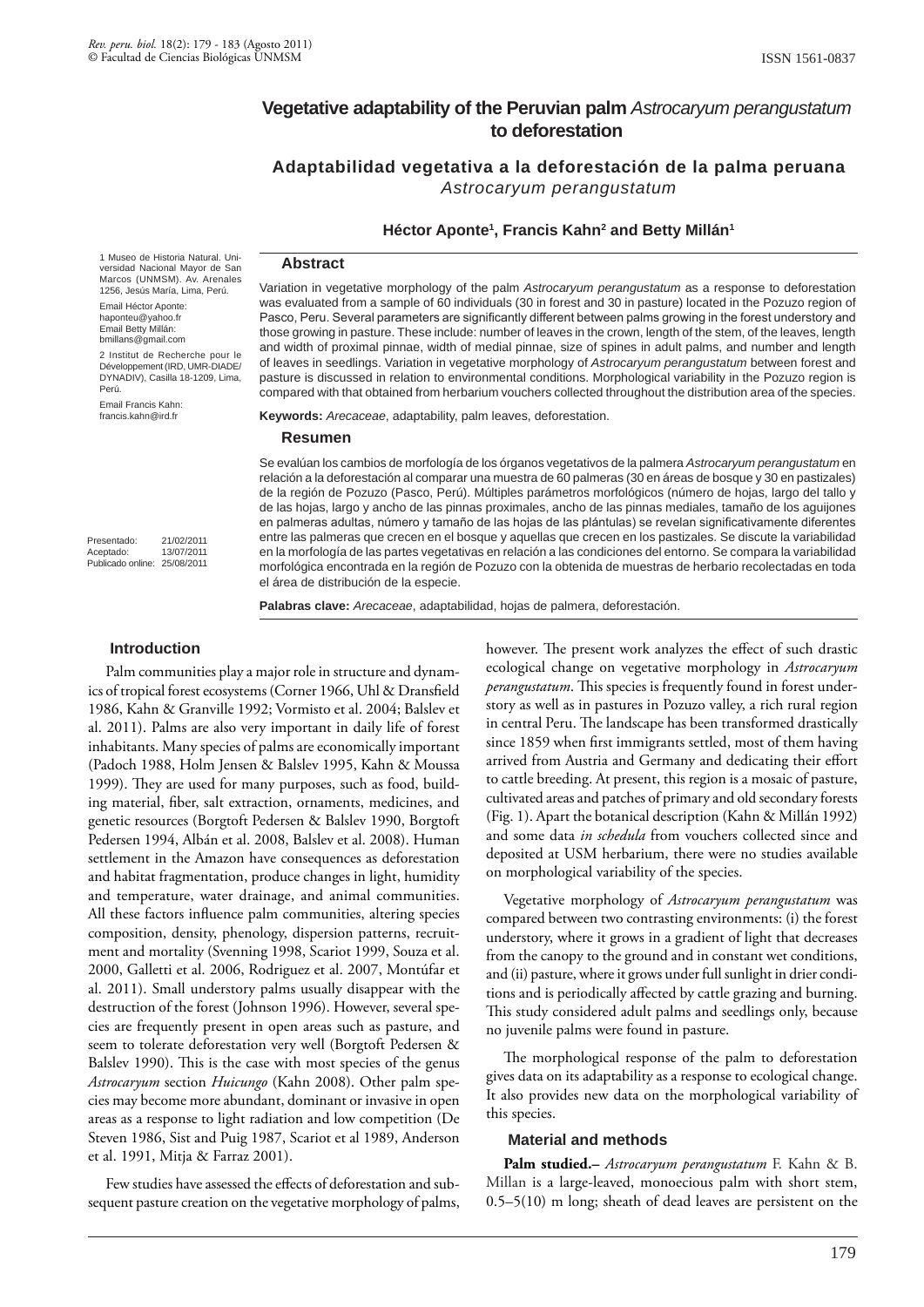

**Figure 1.** Pozuzo landscape (photograph by F. Kahn).

stem, at least in its upper part under the crown (Fig. 2). Leaves are regularly pinnate and disposed in one plane. Inflorescences and infructescences are erect and emerge from between the leaf bases. Fruits have the shape of an inverted cone with a remarkably long tapering base. Seedlings have entire, bifid leaves (Fig. 3).

*Astrocaryum perangustatum* is endemic to Perú (Millán 2006). Its distribution area includes the Pozuzo, Palcazú, Pichis, Perené and Ene valleys (Kahn 2008); it reaches the Pachitea valley northeastwards, and extends to the Apurimac valley in Cusco (La Convención) southwards (Fig. 4). It is locally known as "chonta", "huicungo" or "masanke" (Amuesha).

**Survey area**.– Our study area is located in Pozuzo region,



**Figure 3.** *Astrocaryum perangustatum*: seedling (photograph by B. Millán).



**Figure 2.** *Astrocaryum perangustatum*: adult palm (photograph by B. Millán).



**Figure 4.** Distribution area of *Astrocaryum perangustatum* (according to Kahn et al. in prep.); area surveyed is delimited by the square.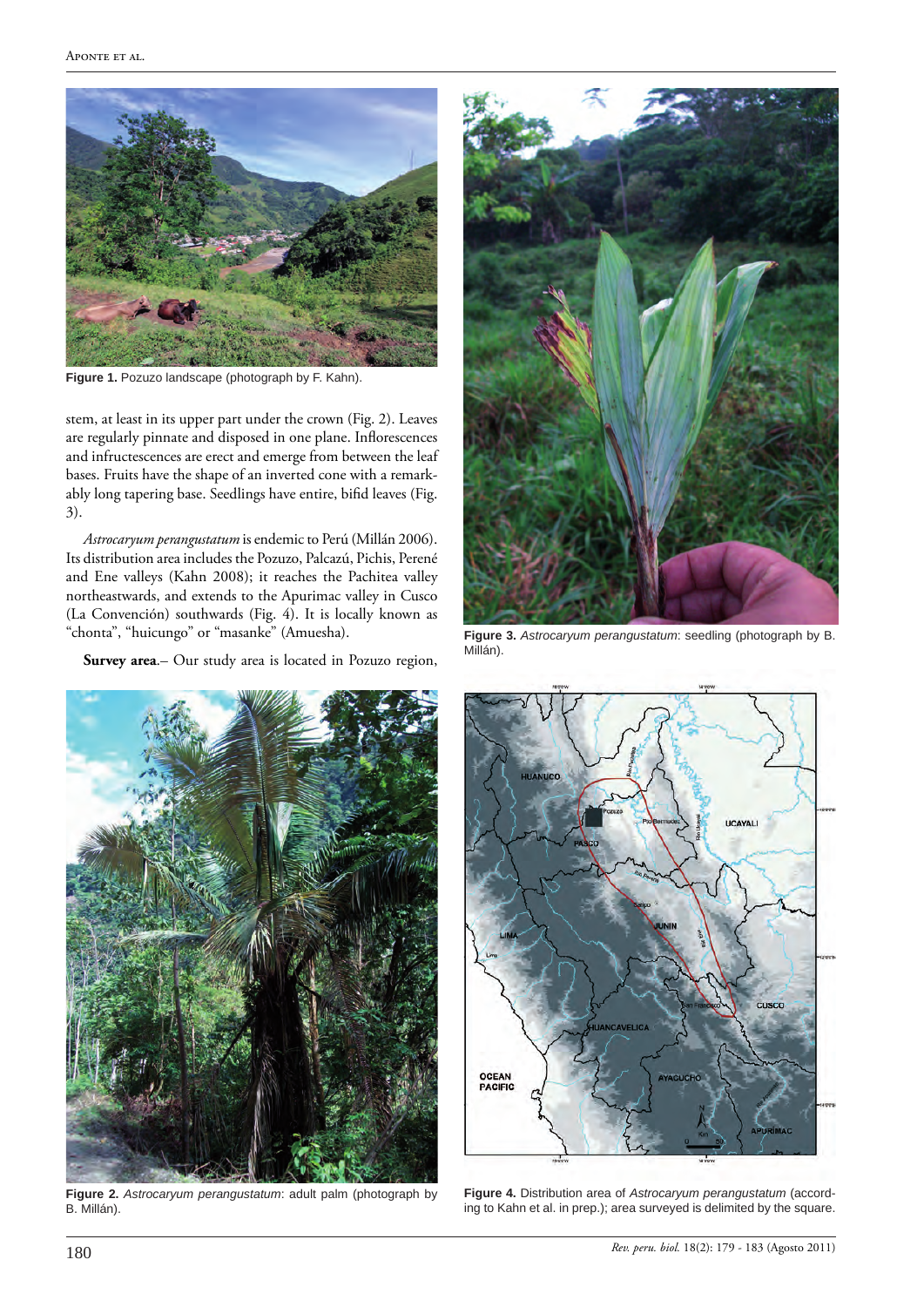Oxapampa province, Pasco, Peru. Altitude ranged from 800 m to 1200 m. The average mean temperature is 22.6 °C (17.9 °C in highlands) with peaks (28.9 °C) in September and October (CAAL 2009, Cámara de Comercio de Pozuzo 2006). Annual rainfall is 2300 mm. The rainy season extends from November to April with peaks in January and February, and the dry season from May to October with peaks in July and August (Mena 2010). The study was conducted during the dry season between August and November 2009.

In this region, relicts of primary and old secondary forests, the areas of which range from 1 to 24 Ha, are usually found on slopes where they are less frequently deforested. The flora is characterized by Clusiaceae (e.g. *Rhedia gardneriana*), Euphorbiaceae (e.g. *Mabea speciosa*), Araceae, Moraceae and Piperaceae. Pastures extend from 2 to 25 Ha; they have been maintained for more than 20 years since deforestation, two of them were deforested around 50 years ago, and one about 150 years ago. Melastomataceae (*Tibouchina longifolia*, *Miconia* spp.) and Cyperaceae (*Cyperus* and *Rinchospora*) are found in abundance in those open areas. *Astrocaryum perangustatum* adult palms are found in lower density in pasture, and flowering and fruiting individuals are more frequent than in the neighboring forest. Juveniles are absent in pasture, because they are regularly eliminated by farmers, burned, or eaten by cattle. Seedlings are mainly found close to adult palms (Aponte, unpubl. data).

**Morphological parameters.-** Palm height was measured with a telescopic pole (to 7 m long) and size of stem, leaves, pinnae and spines with a tape-measure (to 3 m long). For adult palms, total height, stem length and number of leaves in the crown were considered for characterizing the port of the palm. The oldest green leaf in the crown was sampled for each of the selected palms; mean values were calculated for the total length, sheath and petiole length, rachis length, and the number of pinnae on one side of the rachis; average mean values were calculated from samples of 3-6 pinnae taken in each of the medial, proximal and distal parts of the rachis, and from 3-4 largest spines on the sheath of each leaf. For each seedling we measured the length of the largest leaf (petiole and blade).

**Sample design.**- A total of 60 adult palms, 30 individuals in forest and 30 in pasture, were selected distant from each other by at least 40 m and independently of their size. Our sample also included 46 and 57 seedlings located in forest and pasture respectively.

**Statistical analysis.**- Significant differences at p<0.05 and p<0.01 were determined using ANOVA test on the software PAST 1.89 (Hammer et al. 2001).

## **Results**

We detected significant variations in morphological traits of *Astrocaryum perangustatum* from forest to pasture (Table 1). Adult palms present a taller stem in pasture (4.19 vs 2.59 m), and more leaves in the crown (9.96 vs 6.63). The leaf is shorter (530.5 vs 708.0 cm) with both proximal part and rachis shorter (sheath and petiole, 85.7 vs 106.0; rachis 444.8 vs 607.5 cm); proximal pinnae are shorter and wider, medial pinnae are wider. Remaining data on pinnae are not significantly different. The longest spines on leaf sheath are shorter than in forest understory. The two largest leaves (8.9 and 9.4 m long, with 120 and 156 pinnae per side, respectively) are from the two tallest palms found in forest (stem length 5.6 and 6.8 m, respectively). Seedlings have a lower number of leaves (2.05 vs 2.95) and the leaves (blade and petiole) are shorter in pasture than in the forest understory (17.35 vs 27.08 cm and 10.12 vs 22.39 cm, respectively).

## **Discussion**

Palms in pastures are exposed to full sunlight. Morphological features suggest that adult individuals are more productive in these conditions than they are in forest (longer stem, higher number of leaves in the crown). Low light intensity in forest understory may result in lower productivity for this species. However, data on leaf productivity in *Astrocaryum perangustatum* are not yet available. Some data were provided for two other species of the genus, *Astrocaryum sciophilum* and *A. paramaca*, which grow in forest understory in the Guianas; leaf productivity is very low: 1.1 leaves per year for the former, 1.2-1.3 for the latter (Van der Steege 1983, Sist 1989). Leaves of *Astrocaryum* 

**Forest Pasture p value Adults** Palm height (m) 7.18 ± 1.74 (4.2 – 10.8) 7.77 ± 1.46 (5.23 – 11) Stem height (m) 2.59 ± 1.85 (0.2 – 6.8) 4.19 ± 1.41 (1.4 – 7.2)  $*$ Leaf number in crown  $6.63 \pm 2.41 (3-16)$   $9.96 \pm 3.04 (5-16)$  \*\* Number of pinnae per side 108.15 ± 11.78 (86 – 156) 103.00 ± 7.75 (89 – 120) Leaf length (cm) 708.03 ± 100.75 (490 – 943) 530.50 ± 114.28 (367 – 905)  $\star\star$ Petiole and sheath length (cm) 106.03 ± 31.62 (53 – 163) 85.70 ± 30.04 (50 – 160) \* Rachis length (cm) 607.54 ± 95.38 (400 – 780) 444.80 ± 98.61 (310 – 750)  $*$ \* Proximal pinna length (cm) 109.85 ± 22.17 (55 – 154.83) 85.03 ± 22.4 (44.6 – 141.3) \*\* Proximal pinna width (cm)  $3.74 \pm 1.13 (1.0 - 6.5)$   $4.69 \pm 1.53 (1.5 - 8.4)$ Medial pinna length (cm) 106.16 ± 13.93 (75.0 – 136.5) 105.69 ± 17.52 (75 – 137.6) - Medial pinna width (cm) 6.08 ± 0.96 (4.1 – 8.0) 8.66 ± 0.81 (6.6 – 10.7) \*\* Distal pinna length (cm) 53.84 ± 13.64 (22.0 – 78.5) 61.50 ± 22.69 (20 – 110.5) - Distal pinna width (cm)  $3.15 \pm 0.79 (1.5 - 4.6)$   $3.53 \pm 0.99 (2.0 - 5.3)$ Spine length (cm) 25.84 ± 7.89 (12.33 – 40.6) 17.66 ± 6.91 (7.0 – 36.5)  $\star$ **Seedlings** Leaf number 2.95 ± 1.39 (1 – 6) 2.05 ± 0.66 (1 – 4)  $2.95 \pm 0.66$ Blade length (cm)  $27.08 \pm 8.68 (15 - 62)$   $17.35 \pm 6.22 (8 - 43)$  \*\* Petiole length (cm) 22.39 ± 11.56 (9 – 60) 10.12 ± 7.89 (2 – 55) \*\*

**Table 1.** Deforestation effect on the vegetative morphology in adults and seedlings of the palm *Astrocaryum perangustatum* (\*p<0.05; \*\*p<0.01).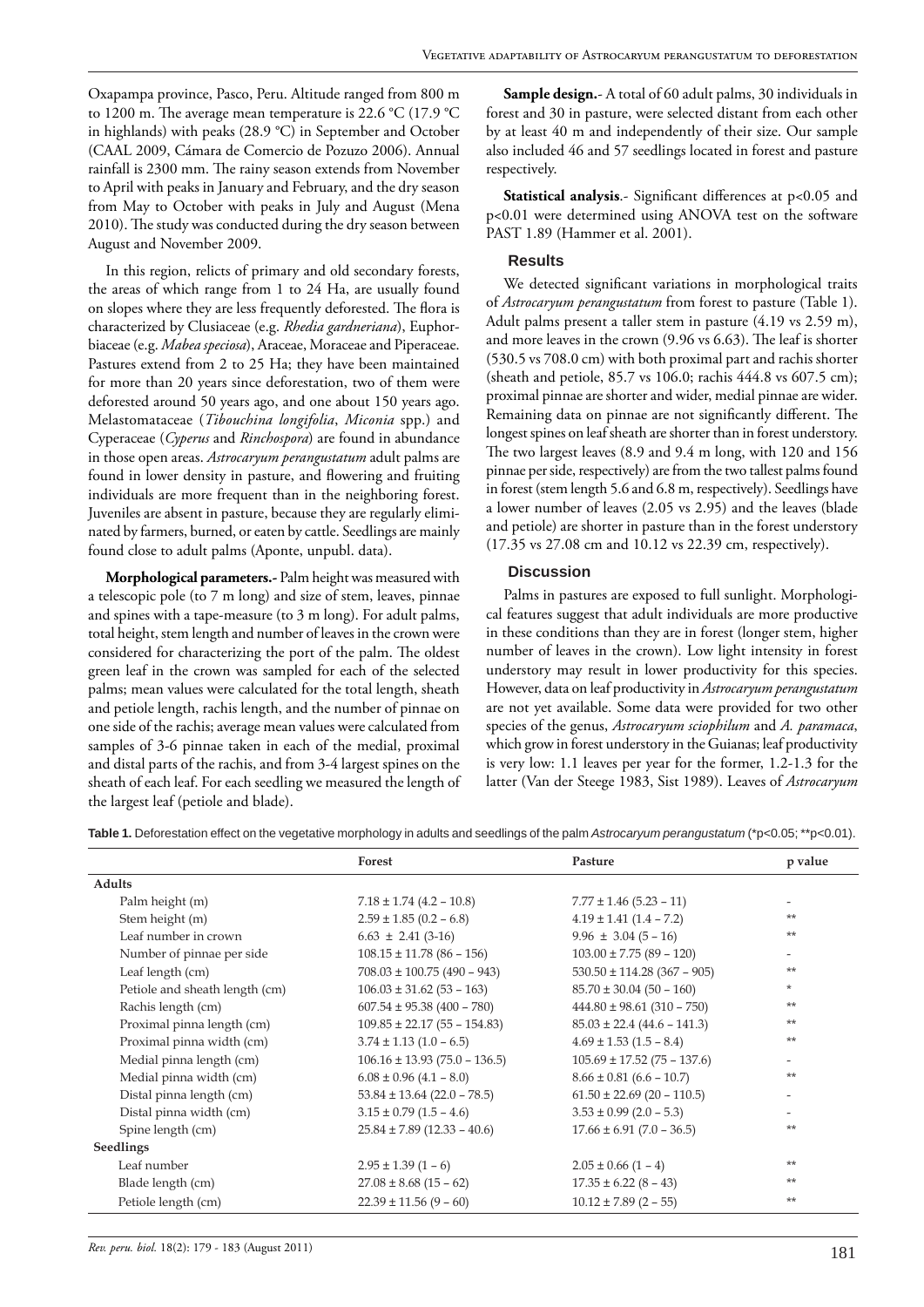|                                   | From the whole distribution area. ${}^{1}N=13, {}^{2}N=7$ | From Pozuzo (forest and pastures). N=60 |
|-----------------------------------|-----------------------------------------------------------|-----------------------------------------|
| Stem height (m)                   | $1.9 \pm 1.1 (0.5 - 4.0)^1$                               | $3.39 \pm 1.82$ (0.2 – 7.2)             |
| Leaf number in crown              | $10.0 \pm 2.1 (7 - 12)^1$                                 | $8.3 \pm 3.2 (3 - 16)$                  |
| Number of pinnae per side         | $101.9 \pm 6.9 (86 - 112)^1$                              | $105.56 \pm 10.22$ (86 – 120, 156)      |
| Length of sheath and petiole (cm) | $97.7 \pm 38.5 (70 - 190)^1$                              | $95.86 \pm 32.25(50 - 163)$             |
| Rachis length (cm)                | $480 \pm 77.7$ (392 – 665) <sup>2</sup>                   | $526.3 \pm 126.43$ (310 – 780)          |
| Medial pinna                      |                                                           |                                         |
| length (cm)                       | $121.6 \pm 10.8$ (108 – 137) <sup>2</sup>                 | $105.83 \pm 15.62 (68.6 - 137.6)$       |
| width (cm)                        | $7.8 \pm 1.8$ (5.5 – 11.0) <sup>2</sup>                   | $7.41 \pm 1.6$ (4.1 – 10.7)             |

**Table 2.** Variability of vegetative morphology in *Astrocaryun perangustatum* found in Pozuzo region compared with data in schedula from vouchers collected throughout the distribution area of the species (USM: B. Millán and F. Kahn 1592, 1597, 1696, F. Kahn 3231-32, 4436, 4437-39, 4445, 4450, 4501-02).

*perangustatum* found in forest have a longer base (sheath and petiole) and a longer rachis than those of individuals found in pasture. This is likely a response to the decreasing gradient of light intensity in the forest understory; the palm has to carry the blade in the highest position to receive more light. The seedling response to low light intensity and humidity in forest understory is a larger size of the entire bifid leaf compared to those seedlings in pasture.

Descriptions of new palm species are most often made from one or a few specimens. To correctly identify taxa in the field, data on the morphological variability within a population and between populations is necessary as is data on how traits vary as a function of environmental change. For example, the type specimen of *Astrocaryum perangustatum* was collected in an open area, and described as the species having the widest medial pinnae in the subgenus *Monogynanthus*. While this is correct, the present study shows that most individuals of this species will be frequently found with narrower pinnae when they grow in forest.

Morphological variability of *Astrocaryum perangustatum* in Pozuzo is high compared with the data *in schedula* from 13 palms (the vouchers deposited at USM) collected throughout the distribution area of the species (Table 2). Two factors likely account for this: (i) the sample analyzed from Pozuzo region is larger (60 palms vs. 13 for the whole distribution area); and (ii) collector's behavior contributes to bias the range of variability by preferentially selecting the lowest individuals, whose fertile parts are more easily accessible; the larger the palm, the more difficult it is to collect it.

# **Acknowledgments**

This work was done under the agreement between UNMSM/ Universidad Nacional Mayor de San Marcos, Peru and IRD/Research Institute for Development (UMR DIADE/DYNADIV), France, and supported by the PALMS project funded by the European Community, 7th Framework Programme, Grant Agreement N°212631. We are indebted to Catherine Sahley and to Fabien Anthelme for their valuable comments on the manuscript and to Percy Müller for his assistance in the field.

### **Literature cited**

- Albán J., B. Millán & F. Kahn. 2008. Situación actual de la investigación etnobotánica sobre palmeras de Perú. Rev. per. Biol. 15, supl.1: 133-142.
- Anderson A.B., P.H. May PH & M.J. Balick. 1991. The subsidy from nature. Palm forest, peasantry and development on an Amazon frontier. Columbia Univ. press, New York.
- Balslev H., C. Grandez, N. Paniagua, A.L. Møller & S. Lykke. 2008. Useful palms (Arecaceae) near Iquitos, Peruvian Amazon. Rev. peru. biol. 15, supl.1: 121- 132.
- Balslev H., F. Kahn, B. Millan, J. Svenning, T. Kristiansen, F. Borchsenius, D. Pedersen & W.L. Eiserhardt. 2011. Species Diversity and Growth Forms in Tropical American Palm Communities. The Botanical Review (Junio). doi:10.1007/ s12229-011-9084-x.
- Borgtoft Pedersen H. 1994. Mocora palm-fibers: use and management of Astrocaryum standleyanum (Arecaceae) in Ecuador. Econ. Bot. 48: 310–325.
- Borgtoft Pedersen H. & H. Balslev. 1990. Ecuadorean Palms for Agroforestry. Aarhus, Aarhus University Press.
- CAAL. 2009. POZUZO. Encuentro de Comunidades Alemanas en América Latina. Pozuzo. Perú.
- Cámara de Comercio de Pozuzo. 2006. Pozuzo, Colonia austro alemana en la Selva del Perú. Datos Generales. Disponible on line http://www.pozuzo.org/pozuzo.htm. Revisado el 29 de junio del 2011.
- Corner E. J. H. 1966. The Natural History of Palms. Weidenfeld and Nicolson, London.
- De Steven D. 1986. Comparative demography of a clonal palm (Oenocarpus mapora subsp. mapora) in Panamá. Principes 30: 100-104.
- Galletti, M., C.I. Donatti, A.S., Pires, P.R. Guimarães & P. Jordano. 2006. Seed survival and dispersal of an endemic Atlantic forest palm: the combined effects of defaunation and forest fragmentation. Bot. J. Linn. Soc. 151: 141–149.
- Hammer, Ø, D. A. T. Harper & P. D. Ryan, 2001. PAST: Paleontological Statistics SOFTWARE Package for Education and Data Analysis. Paleontologia Electronica 4(1):99. http:// palaeo-electronica.org/2001\_1/past/issue1\_01.htm
- Holm Jensen, O. & H. Balslev. 1995. Ethnobotany of the fiber palm Astrocaryum chambira (Areacaceae) in Amazonian Ecuador. Econ. Bot. 49: 309–319.
- Johnson D.V. 1996. Palms, their conservation and sustained utilization. Status survey and conservation action plan, IUCN/ SSC Palm Specialist Group.
- Kahn F. 2008. The genus Astrocaryum. Rev. Peru. Biol. 15, supl.1: 31-48.
- Kahn F. & J.-J. de Granville. 1992. Palms in forest ecosystems of Amazonia. Springer Verlag, Berlin.
- Kahn F. & B. Millán. 1992. Astrocaryum (Palmae) in Amazonia. A preliminary treatment. Bull. Inst. fr. Ét. and. 21 (2): 459–531.
- Kahn F. & F. Moussa. 1999. Economic importance of Astrocaryum aculeatum (Palmae) in Central Brazilian Amazonia. Acta Botánica Venezuelica 22 (1): 237-245.
- Mena J.L. 2010. Respuestas de los murciélagos a la fragmentación del bosque en Pozuzo, Perú. Rev. peru. biol. 17(3): 277 - 284.